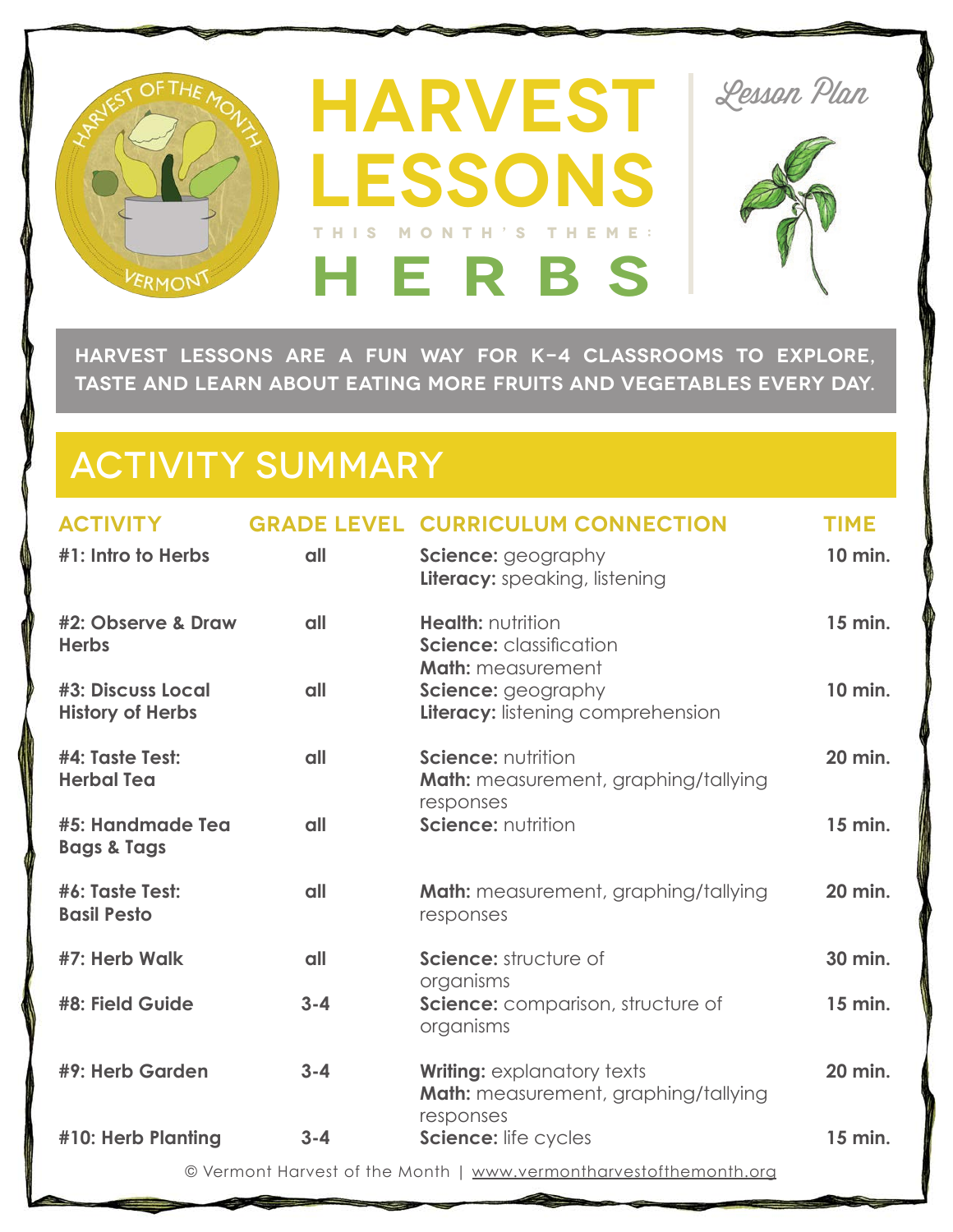

# INTRODUCTION ALL GRADES

#### **Focus on the following questions:**

GRADES K-2**:** What are herbs? How do we use them? How are herbs good for our bodies? How do they taste? Who can name an herb?

GRADES 3-4**:** What is the history of herbs and what part of the world do they come from? What herbs grow in our gardens and woods?

# ACTIVITY #1 (10 MINUTES) ALL GRADES

### INTRO TO HERBS

WHAT IS AN HERB? An herb is defined as a nonwoody, seedbearing plant, or part of a plant that is used for food, medicine or flavoring. When we use a plant for its flavors, we call it a "culinary herb" and when we use it for its healing qualities, we call it a "medicinal herb" but there is a lot of overlap, and our favorite herbs for flavor may also help our bodies in different ways.

WHAT PART OF THE PLANT DO WE USE? Often we use the leaves of herbs, but seeds, and roots often have culinary and medicinal uses too.

# ACTIVITY #2 (15 MINUTES) ALL GRADES

### OBSERVE & DRAW HERBS

Pass around examples of dried and fresh herbs if available. What are the differences between the two? What do you notice about the plant? What shape are the leaves? What shape is the stem? What foods does each herb smell like?

Rub the leaves and then smell your fingers. Cater the discussion to age levels and appropriateness/knowledge. Have students draw and make observations in journals.

GRADES K-2: What color is this? How is it good for you? (Put food on the body). What part of this plant are we eating? Review that plant part's job. Where does the plant grow? (in the garden or in the wild).

GRADES 3-4: Origins: Where does this food come from? Where did it originate, and where does it grow? Put the food on the map. Find the countries associated with the origin of each herb, on a map.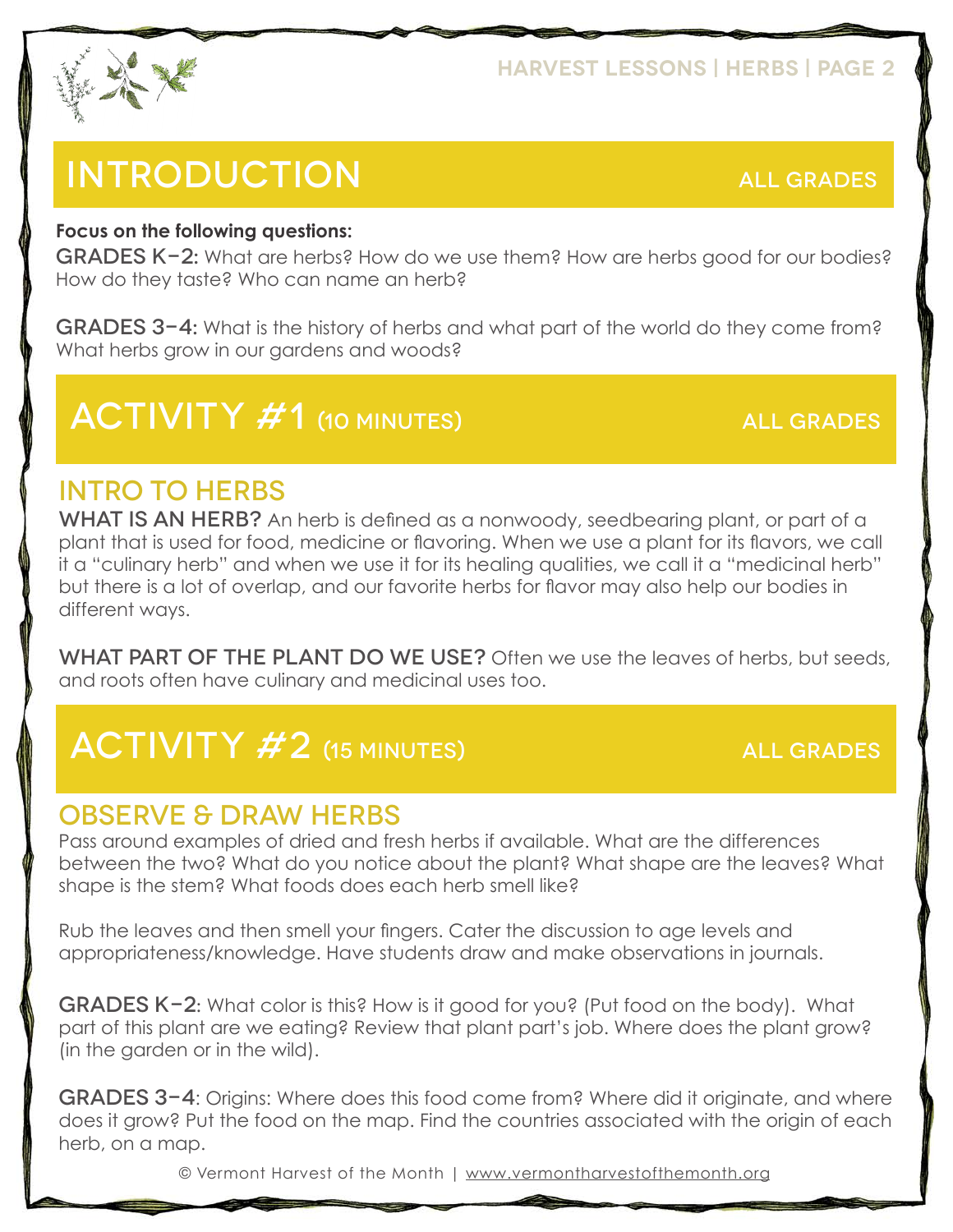

#### (activity #2, continued)

#### BASIL

**Family:** mint

**Overview:** Originally native to India and other tropical regions of Asia. A common culinary herb, basil is often used in Italian, and Asian cuisine. Common examples include: pesto (meaning "pounded or crushed") and basil-chicken stir fry.

**Medicinal Uses:** fresh basil has antibacterial, and anti-inflammatory qualities. It can be used to treat upset stomach, cough, and sore throat.

## OREGANO

#### **Family:** mint

**Overview:** A common culinary herb, this plant is native to many countries in Europe and Asia including Italy, Greece, and Turkey. It is found in cuisines all over the world, but especially around its native grounds. The name comes from the Greek meaning "mountain joy." This is the herb that makes pizza sauce taste so great!

**Medicinal Uses:** In Ancient Greece, Hippocrates used oregano for treatment of stomach and respiratory ailments, and still today it is used there to relieve sore throats. In Austrian herbal medicine, it is used as a tea or ointment to relieve respiratory and gastrointestinal problems.

#### MINT

#### **Family:** mint

**Overview:** A favorite herb for its fresh flavor, the most popular varieties, peppermint, and spearmint are used as culinary herbs in sweet and savory dishes, and as tea. **Medicinal Uses:** Mint contains the organic compound menthol, which is used in aiding

digestion, relieving muscle pain, and headache. It is also used as an anti-itch agent to aid in the relief of bug bites.

**Pleasing Smell:** Mint is commonly used in aromatherapy (the use of plants and their extract for the calming benefits of their smells.) In Ancient Greece it was used as a room deodorizer, and in Ancient Rome the philosopher Pliny recommended that students use it in a wreath around their neck to "awaken the mind."

## Fun Facts About Plant Families

Many herbs we use are in the mint family, or Lamiaceae. Plants in this family have flowers with fused petals like lips and opposite alternating leaves, meaning they come out of the stem on opposite sides, and in alternate directions.

A fun way to tell if a plant is in the mint family is by touching its stem. All plants in this family have square stems!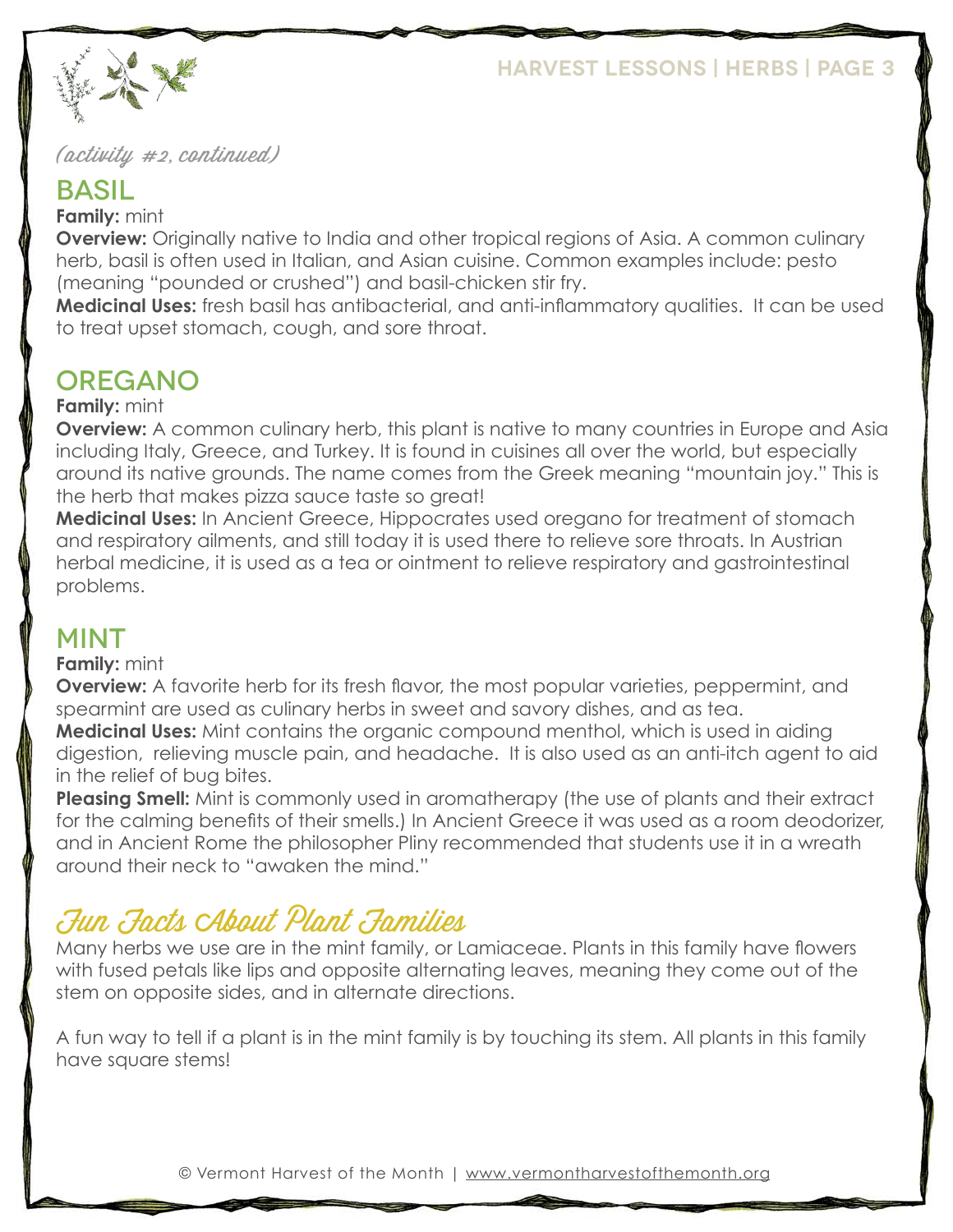

# ACTIVITY #3 (10 MINUTES) ALL GRADES

### DISCUSS LOCAL HISTORY OF HERBS

In the past, Native Americans relied on plants for healing properties. They had a broad understanding of the human body. Herbal healers were specialists in the village, but most families gathered herbs for their own regular use, being careful to take only what they needed.

Today, many communities still feel a strong spiritual connection between herbs and good health. Remedy blends were complex and recipes passed down through generations. Common Native American remedies used herbs that can still be easily found: skunk cabbage, horsemint, thistle, catnip, dandelion.

There was very little disease in Native American communities, and most of the herbs they used were to treat common ailments, injuries, and childbirth. When European settlers arrived they brought with them diseases such as smallpox that Natives were not immune to, and which killed as many as 25 to 50% of tribal populations. <www.everygreenherb.com/nativeAmericans.html>

When European settlers arrived, they brought herb seeds from their home countries and their own knowledge of healing herbs. Native knowledge has contributed much to modern medicine. Today, herbalists use the knowledge passed down from our ancestors to treat sickness.

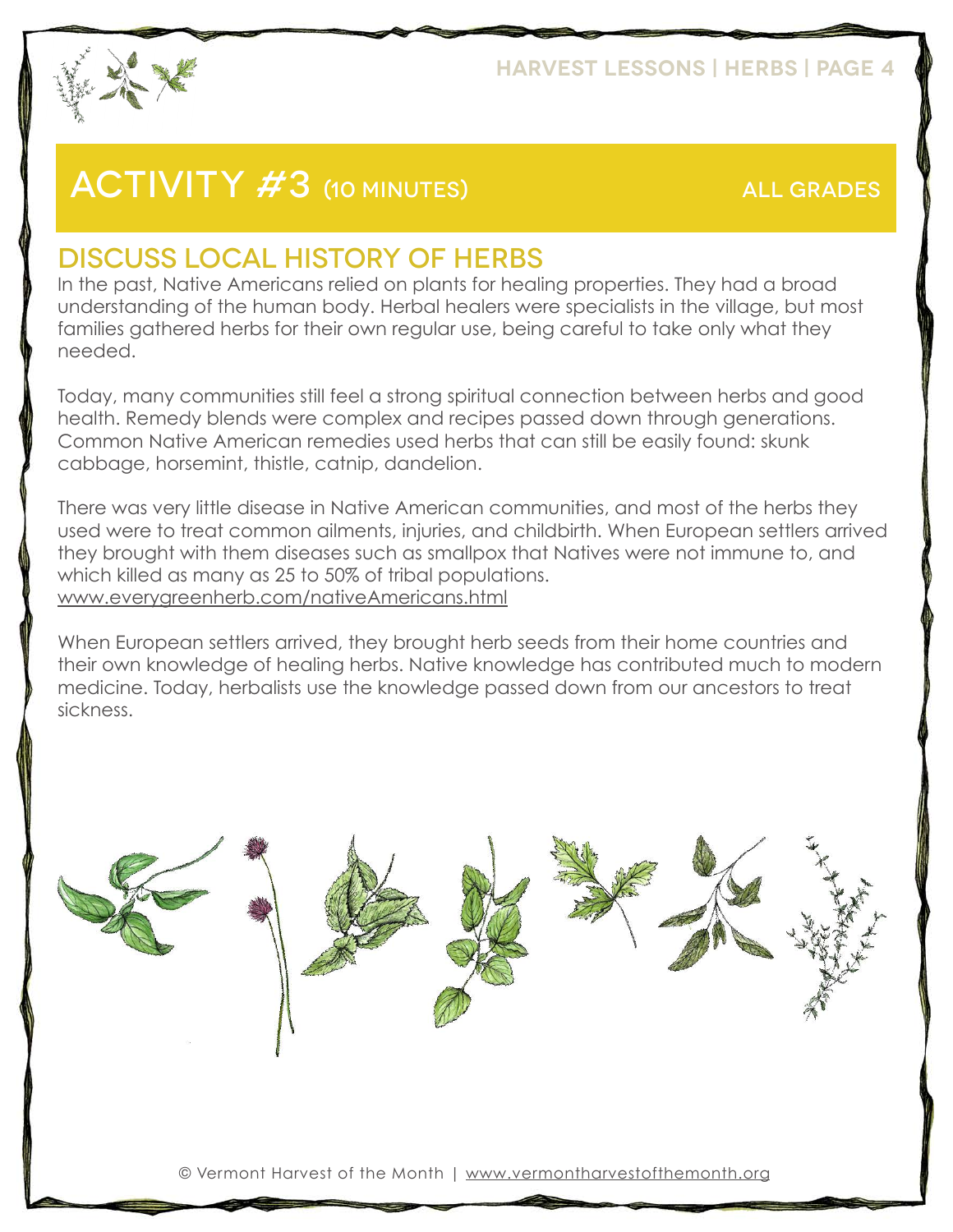

## ACTIVITY #4 (20 MINUTES) ALL GRADES

## TASTE TEST: HERBAL TEA

#### PREPARATION

At home, prepare a variety of teas, and bring in small cups for each student. Suggested herbal teas include: mint, chamomile, lemon balm, lavender, and tulsi.

Bring paper for labels, ziplock bags, and loose leaves of the teas for children to make their own tea blends, (see instructions for making your own cloth tea bags)

#### **DISCUSSION**

Are all herbs the same? Each herb has different properties that help us in different ways. Are all herbs safe to eat? Some herbs, like the ones we are going to try today, are safe, and good for kids. Many herbs are used for medicine, but we do NOT eat them all. Some herbs are used on our skin, rather than eating.

Some herbs are really strong medicine, and we only need to take a small dose and no more. You can learn to be an herbalist, with more experience, and learn to harvest plants in the wild, but you must do it with an adult and be sure to do it safely.

#### **ACTIVITY**

Before sampling each tea individually discuss the part of the plant we use and what each plant does for us. Show a fresh example if possible, or picture or diagram if you are doing this activity during the winter and don't have access to fresh herbs. Following the taste test, get students' reaction to the taste and chart responses (liked it, loved it, no thank you).

# Common Tea Herbs

#### MINT

**Family:** Lamiaceae (mint family) **Part of the Plant:** leaves **Uses:** As a medicinal herb that calms our stomach, helps us sleep, aids headache, and mild fever. Mint is also commonly used as a culinary herb.

### **CHAMOMILE**

**Family:** Compositae (daisy family) **Part of the Plant: flower Uses:** Chamomile is great to relax a stomach-ache, lowering fever, and is a calming tea that is great before bedtime. It can be used topically to wash sores and minor wounds.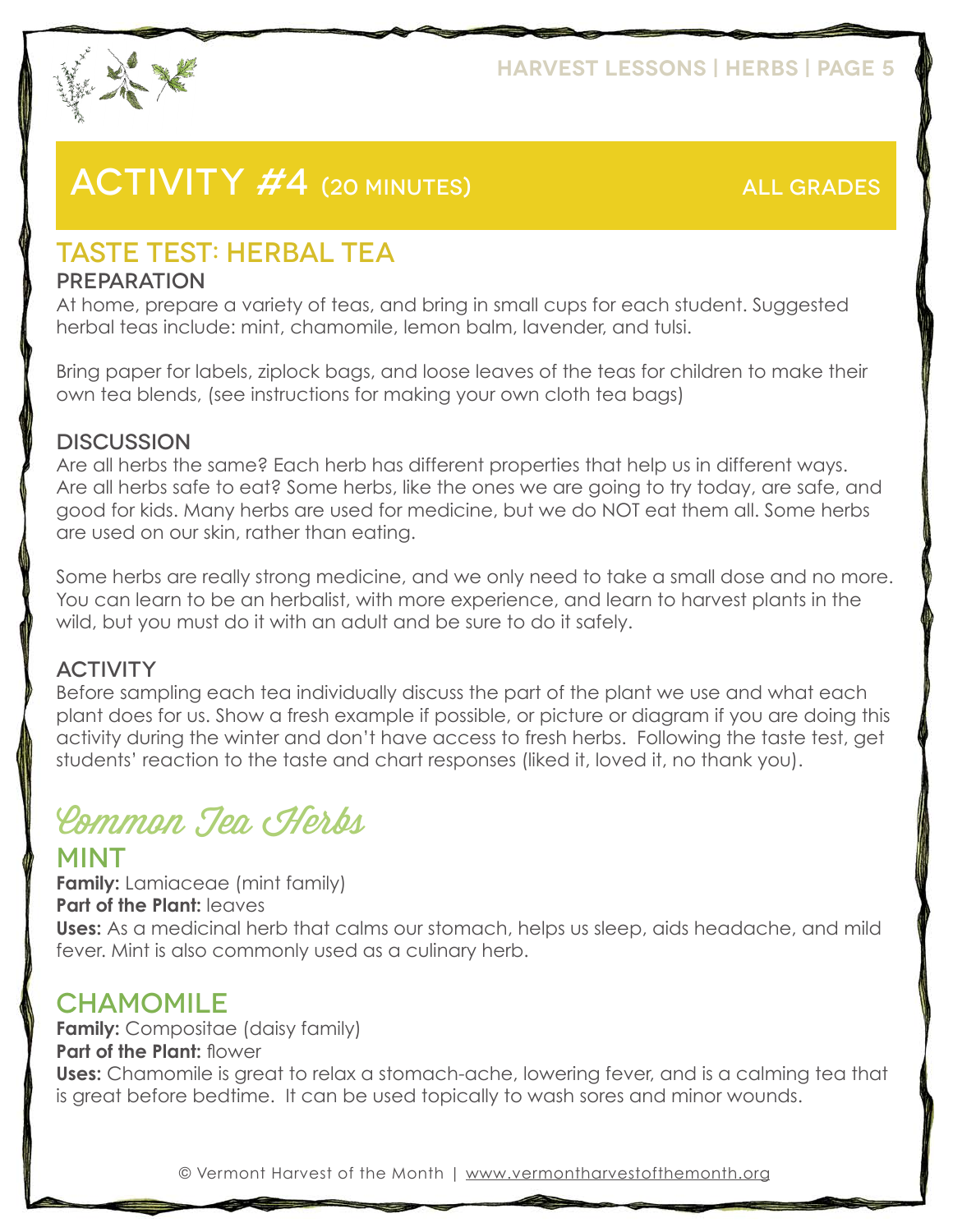

#### (activity #4, continued)

#### LEMON BALM

**Family:** Lamiaceae (mint family) **Part of the Plant: leaves Uses:** As a medicinal herb lemon balm helps headache, fever, toothache, cough, upset stomach and cramps. Is also commonly used in the kitchen as a culinary herb.

#### **ACTIVITY**

After students have tried all the teas, share a blend of the teas, with a little honey or maple syrup. Usually we don't drink single herbs, but mix different herbs together. Explain that students are going to make their own tea blends, and package to take home to their families.

They may design a label and name for their unique tea blend. Send them home with three empty tea bags and instructions for their parents on ironing them shut, or use a reusable cloth tea bag.

#### DISCUSSION ADD-ON

You can add discussion of marketing techniques and ingredient lists. Companies will often use techniques to sell us things that aren't good for us. Have students read the ingredient list on cans and bottles of iced tea. Ingredients are listed in the order of most to least.

What is the first ingredient? Are there any herbs listed? Can we make a campaign and labeling to sell healthy teas? Here is a "rethink your drink" short video to show: http://youtu. be/iP-haqmmXyY.

Making your own tea and adding honey or maple syrup to sweeten is much healthier than buying prepared iced teas that are loaded with sugar.

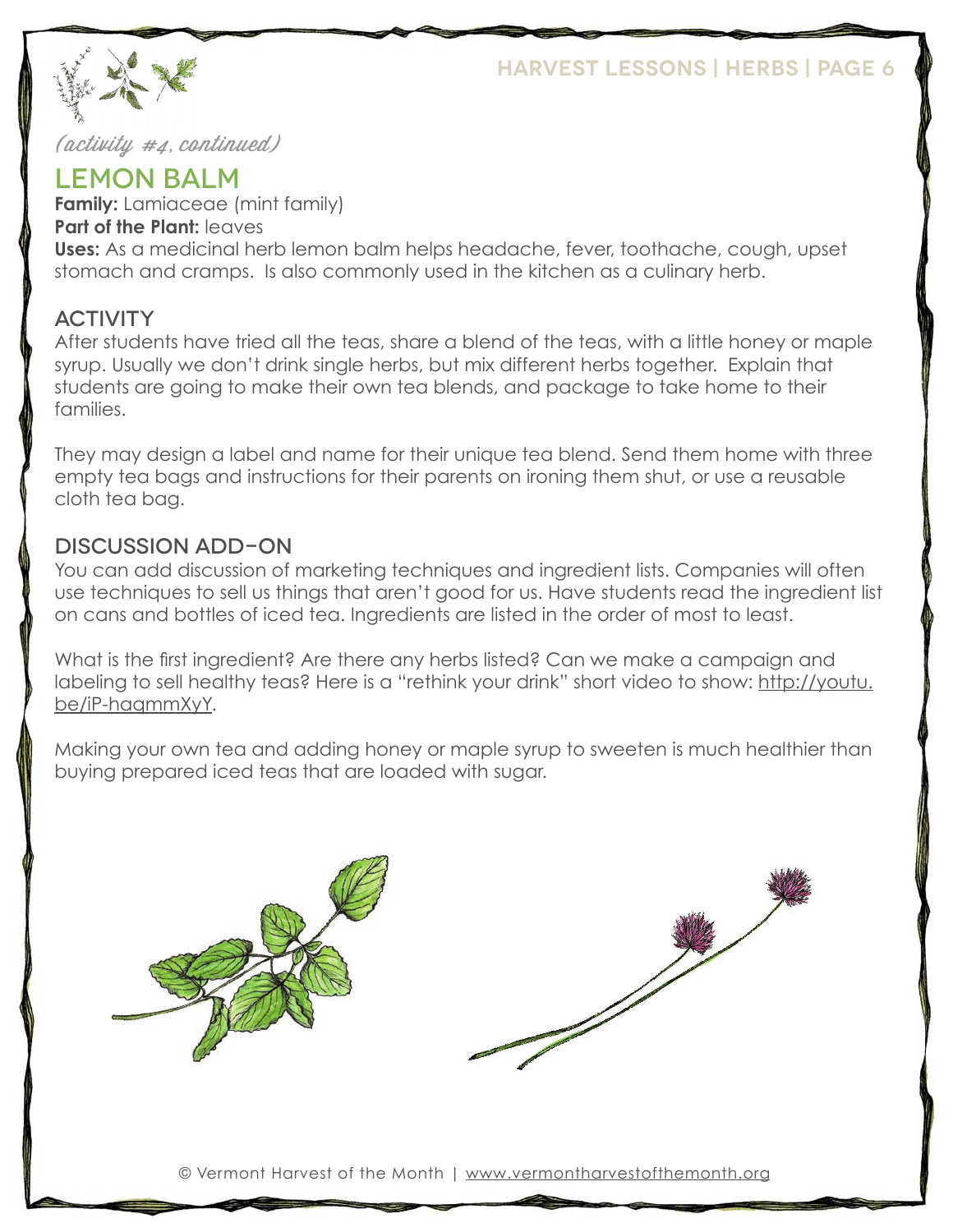

## ACTIVITY #5 (15 MINUTES) ALL GRADES

## HANDMADE TEA BAGS & PERSONALIZED TAGS

#### **MATERIALS**

#### **You will need:**

- 1 pair sharp scissors
- 1/2 yard cheesecloth or muslin fabric (found at most hobby/craft/fabric stores)
- variety of loose tea (I chose 6-7 different teas)
- kitchen twine or embroidery thread, various colors
- cardstock, various colors
- 1 clear-drying glue stick
- fine-point Sharpie or black pen
- ruler or measuring tape

#### **DIRECTIONS**

#### **To make tea bags:**

- 1. With sharp scissors, cut fabric into a square about 6 x 6 inches.
- 2. Cut a piece of thread or twine about 17 inches long.
- 3. Place 1 teaspoon of loose tea in the center of each piece of fabric.
- 4. Gather up fabric around tea and twist.
- 5. Tie with kitchen twine or embroidery thread, securing with 1-2 knots.
- 6. Cut off the excess top fabric. Repeat as needed.

#### **To make personalized tags:**

- 1. Have assembled tea bags nearby. If threads are very long, trim slightly.
- 2. Fold various colors of cardstock in half.
- 3. With the cardstock still folded in half, cut out two identical shapes with scissors.
- 4. Rub glue stick on one of the two identical shapes.

5. Place one end of the kitchen twine (attached to the tea bag) on the glued shape. Place the other shape on top.

- 7. Sandwich together and press for a few seconds.
- 8. Cut string of other end of twine, not attached to tag. Set aside and repeat.
- 9. With a fine-point Sharpie or pen, write the title of each tea on the tag.

10. Twist the twine around the top of each tea bag (where you knotted it) to keep from tangling.

11. You're done!

#### **TIPS**

One teaspoon loose tea is enough for one standard 6 oz. cup of tea. Colored kitchen twine and embroidery thread will not bleed into the hot tea. <www.thecomfortofcooking.com/2013/05/homemade-tea-bags-personalized-tags>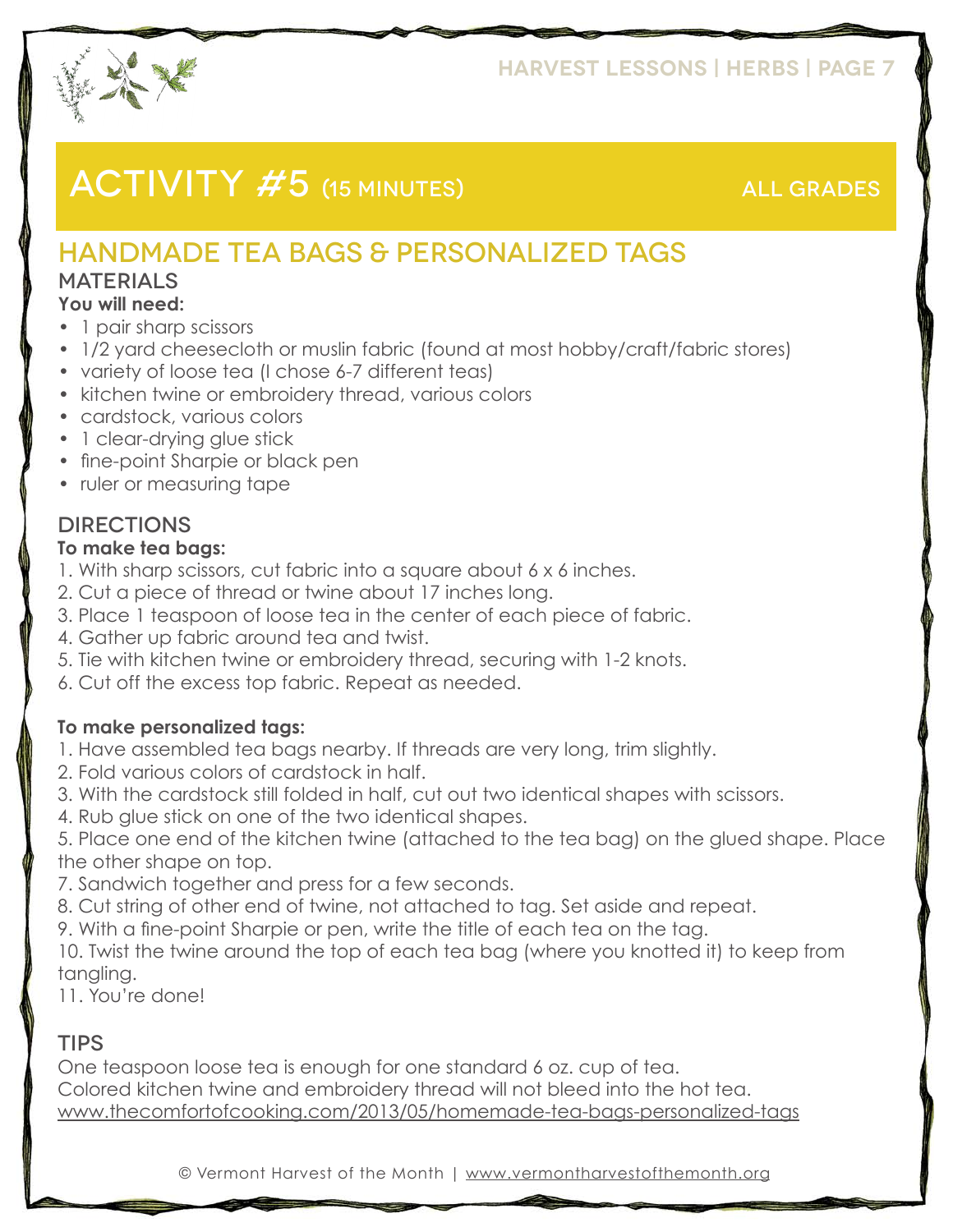

## ACTIVITY #6 (20 MINUTES) ALL GRADES

## TASTE TEST: CULINARY HERBS

## BASIL PESTO

#### INGREDIENTS

2 cups packed fresh basil leaves 2 cloves garlic 1/4 cup pine nuts (common allergen, can be replaced with sunflower seeds for a nutfree and less expensive ingredient; other nuts also work well, such as walnuts) 2/3 cup extra-virgin olive oil, divided Kosher salt and freshly ground black pepper, to taste 1/2 cup freshly grated Pecorino or parmesan cheese

#### DIRECTIONS

Combine the basil, garlic, and pine nuts in a food processor and pulse until coarsely chopped. Add 1/2 cup of the oil and process until fully incorporated and smooth. Season with salt and pepper.

If using immediately, add all the remaining oil and pulse until smooth. Transfer the pesto to a large serving bowl and mix in the cheese. If freezing, transfer to an air-tight container and drizzle remaining oil over the top. Freeze for up to 3 months. Thaw and stir in cheese.

Try on crackers, cucumbers, or bread and be sure to graph results.

*Copyright 2003 Television Food Network, G.P. All rights reserved*

## ACTIVITY #7 (30 MINUTES) ALL GRADES

#### HERB WALK

Take an herb walk! In the spring or summer, take a walk outside the classroom to identify some wild herbs that grow outside. Invite a local herbalist to come share their knowledge if you are not comfortable with the information.

Walking the World in Wonder: A Children's Herbal, is a great kid (and adult) friendly herb resource book with photos, descriptions of uses, and recipes. You could bring this along on a walk, or bring your favorite field guide.